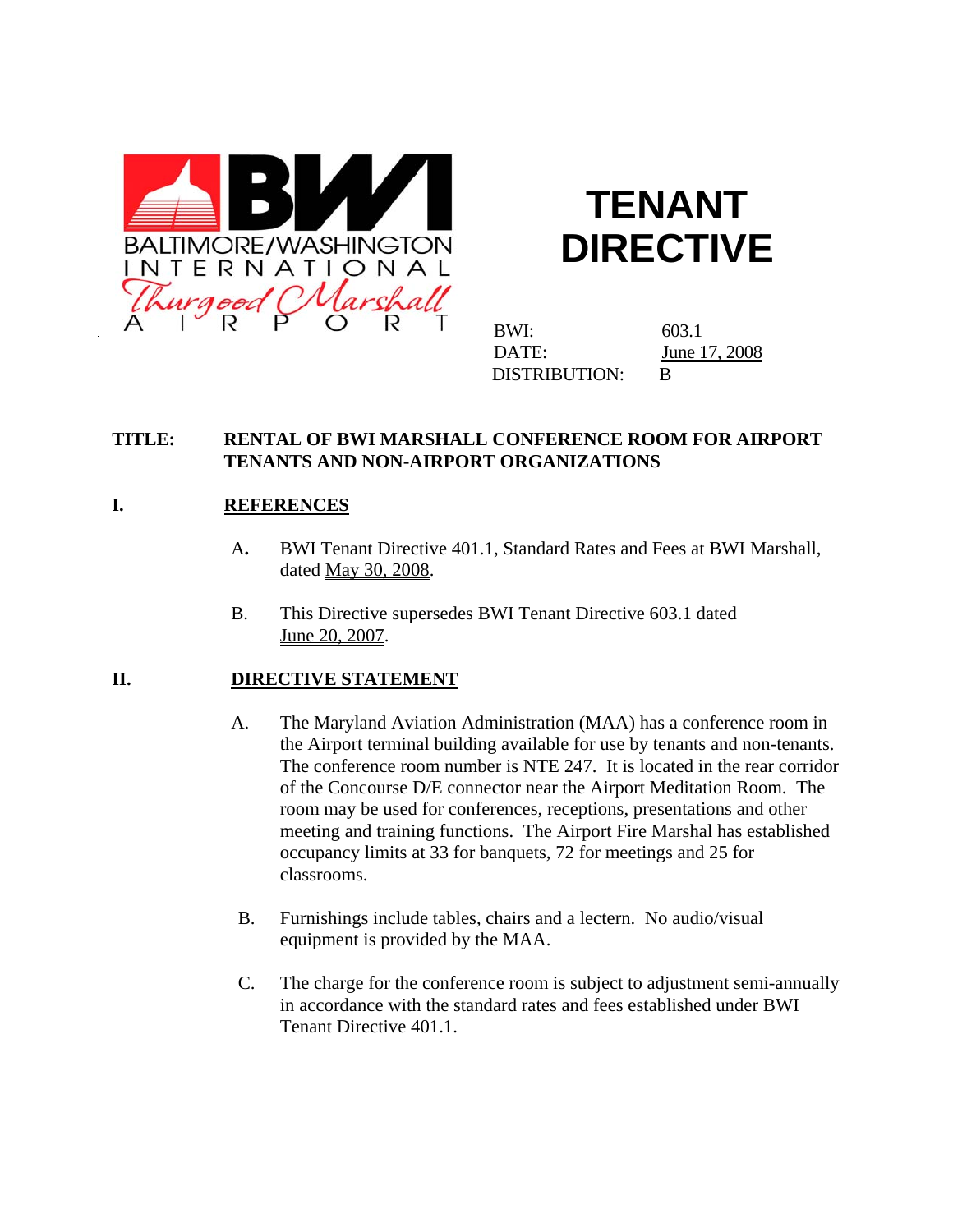BWI Airport Tenant Directive 603.1 Page Two

### **III. PROCEDURES**

- A. The MAA Division of Customer Service is responsible for receiving and coordinating all requests for use of the conference room. An airport tenant or non-airport organization/individual desiring to use the conference room shall contact the MAA Division of Customer Service at 410-859-7661 to check on availability and to reserve the room. Written requests are to be completed in accordance with C., below, and should be addressed to the MAA Division of Customer Service, Maryland Aviation Administration, P.O. Box 8766, BWI Airport, Maryland 21240.
- B. The conference room will be made available on a first-requested, firstreserved basis. The MAA reserves the right to deny any request it considers inappropriate or inconsistent with the general operation and activities at the Airport. In the event simultaneous requests are received, use of the conference room will be granted in accordance with the following order of preference:
	- $1<sup>st</sup>$  Airport Tenant<br>  $2<sup>nd</sup>$  Airport Busines
	- $2<sup>nd</sup>$  Airport Business Group<br> $3<sup>rd</sup>$  IIS Airport Acopay
	- $3<sup>rd</sup>$  U.S. Airport Agency<br>  $4<sup>th</sup>$  State Agency
	- $4<sup>th</sup>$  State Agency<br> $5<sup>th</sup>$  Local Govern
	- $5<sup>th</sup>$  Local Government Agency<br> $6<sup>th</sup>$  Non-profit Organization
	- $6<sup>th</sup>$  Non-profit Organization<br>  $7<sup>th</sup>$  Off-Airport Company
	- $7<sup>th</sup>$  Off-Airport Company<br> $8<sup>th</sup>$  Other
	- **Other**
- C. Any organization or person desiring to use the conference room must complete and submit a BWI Conference Room Reservation Request Form (MAA-054) (see attachment). This form is available electronically on the MAA Intranet and the BWI Tenant Website.
- D. If no other requests have been received for the date and time of a reservation, the reservation will be confirmed in writing.
- E. Payment is due on the day of the event or in advance. Payment can be made by check (made payable to MAA) or credit card (VISA or Master Card). Airport tenants may elect to have the room charge billed by the MAA.